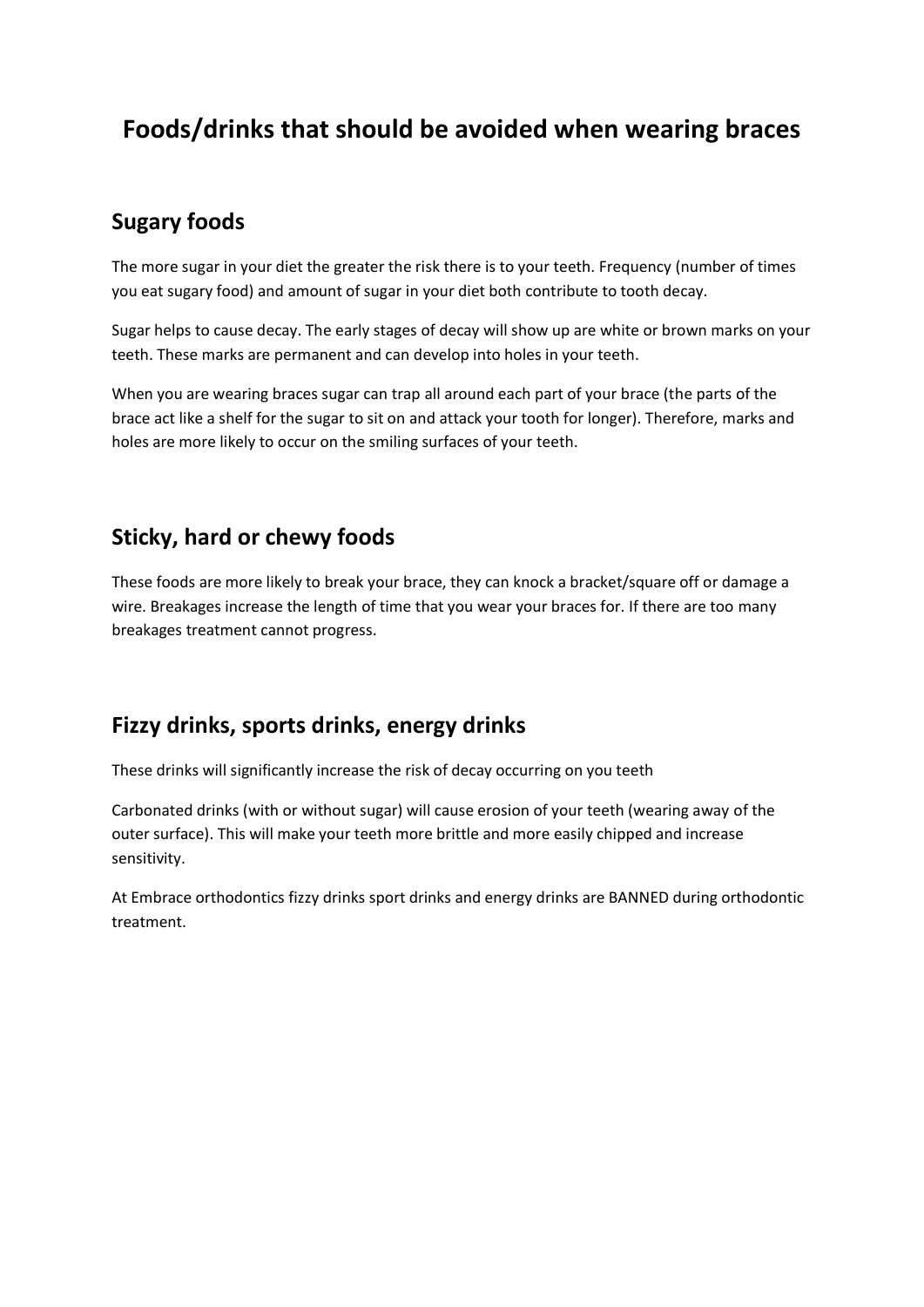### **Foods to avoid (This list is not exhaustive)**

- Chewing gum
- Bubble gum
- Chewy sweets
- Hard sweets
- Crusty bread
- Pizza crusts
- Any hard fruits and vegetables should be cut into small pieces and chewed with the back teeth

Do not bite into apples or raw carrots without cutting first. Fruit and vegetables CAN still be eaten during orthodontic treatment.

- Hard cereal bars
- Nuts
- Popcorn
- Corn on the cob (Sweetcorn is ok, but don't try to eat corn from the cob it will break your brace)

\*\*Curry, pot noodles, tomato based sauces, smoking and red wine can all lead to discolouration of the elastics used to secure your wire to the brackets/square.\*\*

\*\*Nail biting, pen chewing and opening bottles with your teeth will all increase the risk of breaking your brace\*\*